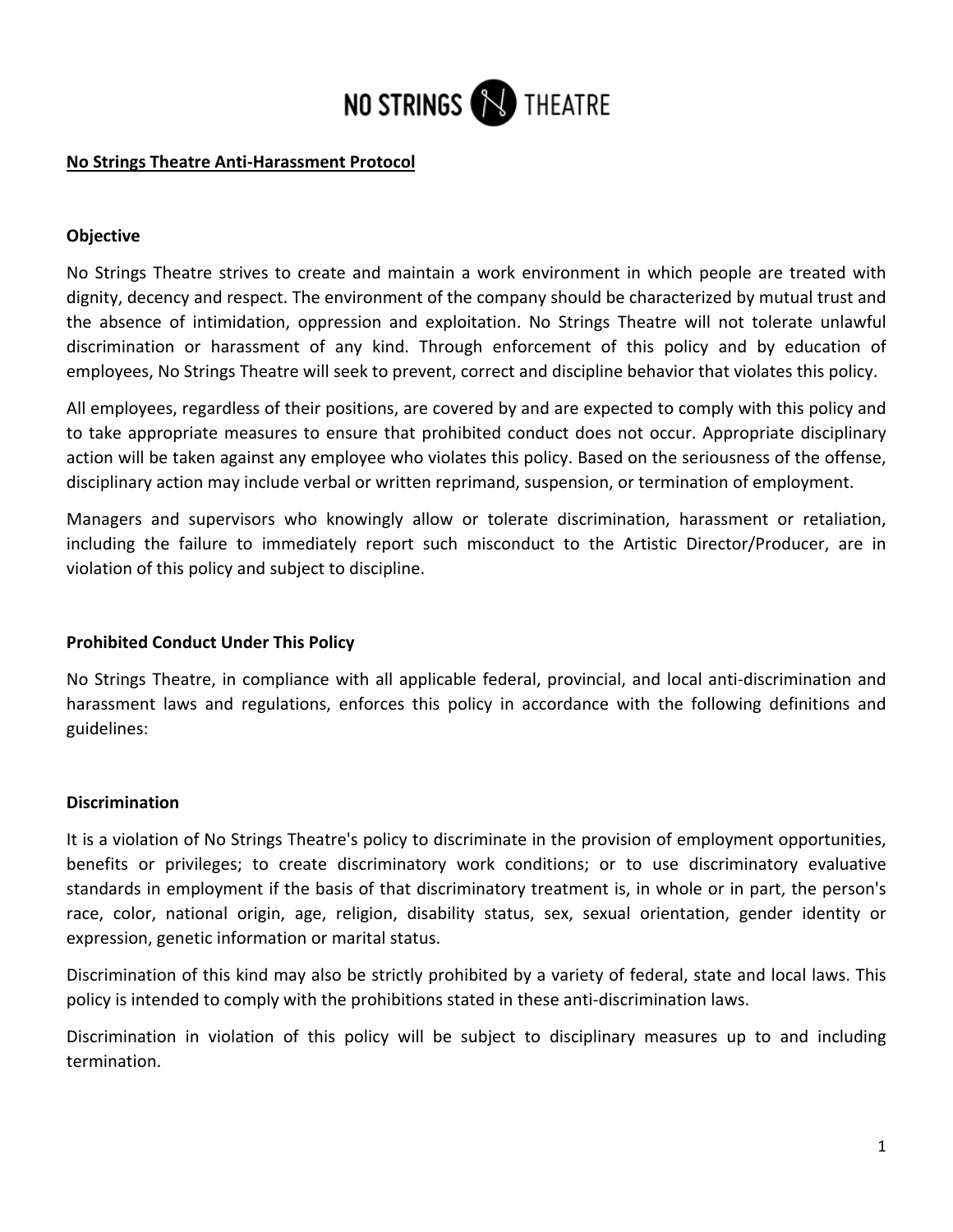

#### **Harassment**

No Strings Theatre prohibits harassment of any kind, including sexual harassment, and will take appropriate and immediate action in response to complaints or knowledge of violations of this policy. For purposes of this policy, harassment is any verbal or physical conduct designed to threaten, intimidate or coerce an employee, co-worker, or any person working for or on behalf of No Strings Theatre.

The following examples of harassment are intended to be guidelines and are not exclusive when determining whether there has been a violation of this policy:

- Verbal harassment includes comments that are offensive or unwelcome regarding a person's national origin, race, color, religion, age, sex, sexual orientation, pregnancy, appearance, disability, gender identity or expression, marital status or other protected status, including epithets, slurs and negative stereotyping.
- Nonverbal harassment includes distribution, display or discussion of any written or graphic material that ridicules, denigrates, insults, belittles or shows hostility, aversion or disrespect toward an individual or group because of national origin, race, color, religion, age, gender, sexual orientation, pregnancy, appearance, disability, sexual identity, marital status or other protected status.

### **Sexual harassment**

Sexual harassment is a form of unlawful employment discrimination and is prohibited under No Strings Theatre's anti-harassment policy. Sexual harassment is defined as "unwelcome sexual advances, requests for sexual favors, and other verbal or physical conduct of a sexual nature ... when ... submission to or rejection of such conduct is used as the basis for employment decisions ... or such conduct has the purpose or effect of ... creating an intimidating, hostile or offensive working environment."

Sexual harassment occurs when unsolicited and unwelcome sexual advances, requests for sexual favors, or other verbal or physical conduct of a sexual nature:

- Is made explicitly or implicitly a term or condition of employment.
- Is used as a basis for an employment decision.
- Unreasonably interferes with an employee's work performance or creates an intimidating, hostile or otherwise offensive environment.

Sexual harassment may take different forms. The following examples of sexual harassment are intended to be guidelines and are not exclusive when determining whether there has been a violation of this policy:

• Verbal sexual harassment includes innuendoes, suggestive comments, jokes of a sexual nature, sexual propositions, lewd remarks and threats; requests for any type of sexual favor (this includes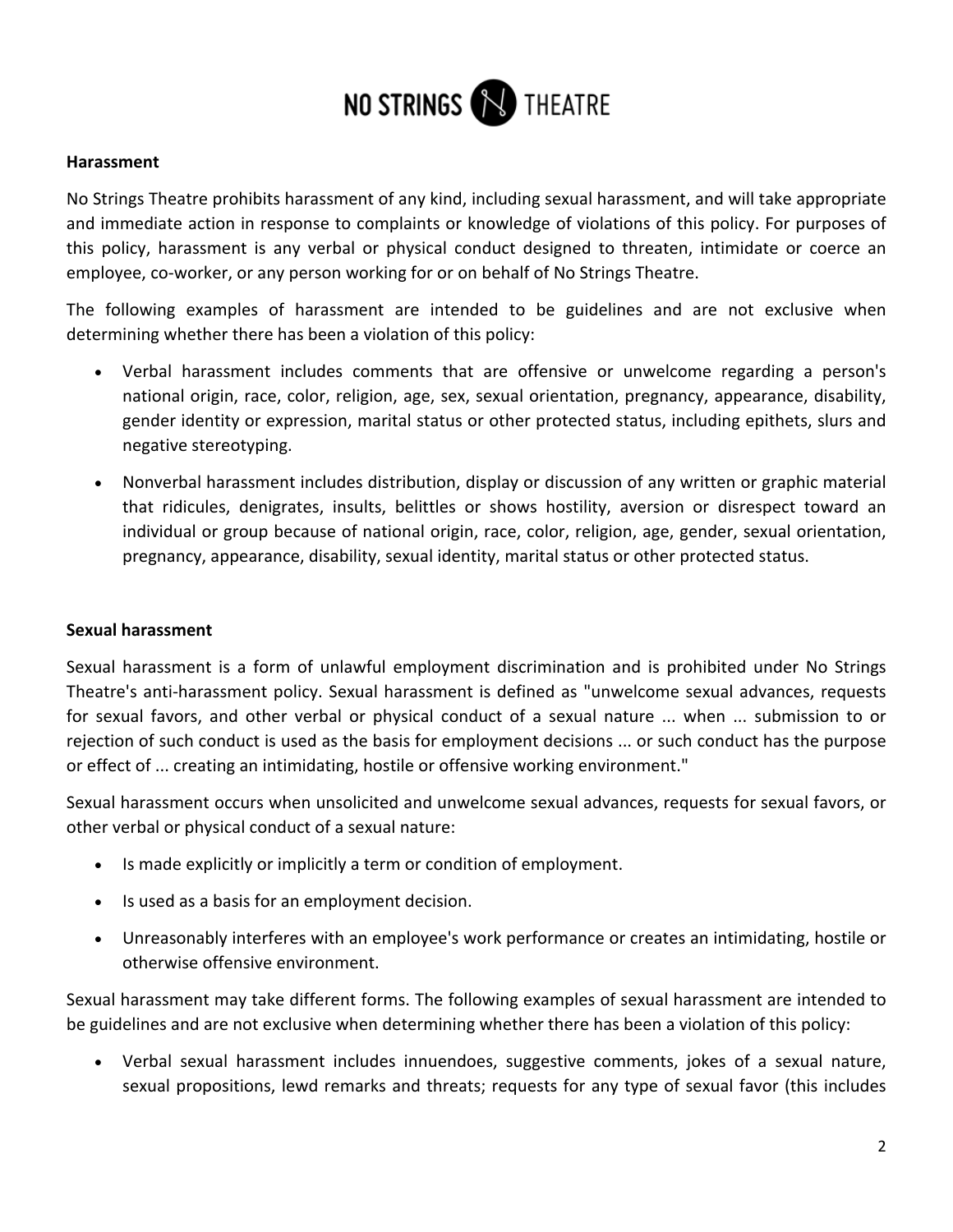

repeated, unwelcome requests for dates); and verbal abuse or "kidding" that is oriented toward a prohibitive form of harassment, including that which is sexual in nature and unwelcome.

- Nonverbal sexual harassment includes the distribution, display or discussion of any written or graphic material, including calendars, posters and cartoons that are sexually suggestive or show hostility toward an individual or group because of sex; suggestive or insulting sounds; leering; staring; whistling; obscene gestures; content in letters, notes, facsimiles, e-mails, photos, text messages, tweets and Internet postings; or other forms of communication that are sexual in nature and offensive.
- Physical sexual harassment includes unwelcome, unwanted physical contact, including touching, tickling, pinching, patting, brushing up against, hugging, cornering, kissing, fondling, and forced sexual intercourse or assault.

Courteous, mutually respectful, pleasant, noncoercive interactions between employees that are appropriate in the workplace and acceptable to and welcomed by both parties are not considered to be harassment, including sexual harassment.

## *Consensual Romantic or Sexual Relationships*

No Strings Theatre strongly discourages romantic or sexual relationships between a manager or other supervisory employee and an employee who reports directly or indirectly to that person, because such relationships tend to create compromising conflicts of interest or the appearance of such conflicts. In addition, such a relationship may give rise to the perception by others that there is favoritism or bias in employment decisions affecting the staff employee. Moreover, given the uneven balance of power within such relationships, consent by the staff member is suspect and may be viewed by others, or at a later date by the staff member, as having been given as the result of coercion or intimidation. The atmosphere created by such appearances of bias, favoritism, intimidation, coercion or exploitation undermines the spirit of trust and mutual respect that is essential to a healthy work environment. If there is such a relationship, the parties need to be aware that one or both may be moved to a different department or other actions may be taken.

If any employee of No Strings Theatre enters into a consensual relationship that is romantic or sexual in nature with an employee who reports directly or indirectly to that employee, or if one of the parties is in a supervisory capacity in the same department in which the other party works, the parties must notify the HR director or other appropriate corporate officer. Because of potential issues regarding quid pro quo harassment, No Strings Theatre has made reporting mandatory. This requirement does not apply to employees who do not work in the same department or to parties where neither one supervises or otherwise manages responsibilities over the other.

Once the relationship is made known to No Strings Theatre, the company will review the situation with human resources in light of all the facts (reporting relationship between the parties, effect on co-workers, job titles of the parties, etc.) and will determine whether one or both parties need to be moved to another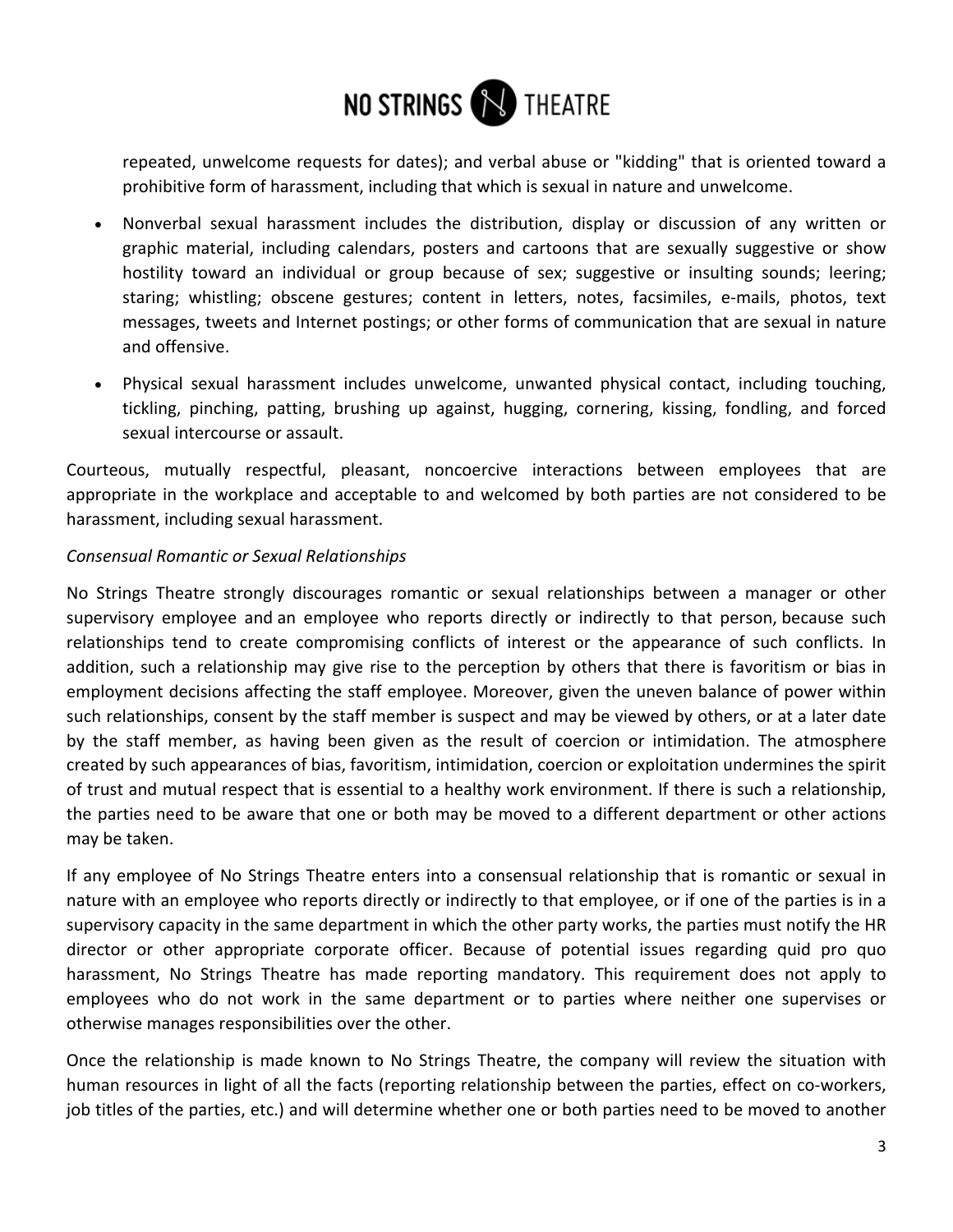

job or department. If it is determined that one party must be moved, and there are jobs in other departments available for both, the parties may decide who will be the one to apply for a new position. If the parties cannot amicably come to a decision, or the party is not chosen for the position to which he or she applied, the HR director and senior management will decide which party will be moved. That decision will be based on which move will be least disruptive to the organization as a whole. If no other jobs are available for either party, the parties will be given the option of terminating their relationship or resigning.

## **Retaliation**

No hardship, loss, benefit or penalty may be imposed on an employee in response to:

- Filing or responding to a bona fide complaint of discrimination or harassment.
- Appearing as a witness in the investigation of a complaint.
- Serving as an investigator of a complaint.

Lodging a bona fide complaint will in no way be used against the employee or have an adverse impact on the individual's employment status. However, filing groundless or malicious complaints is an abuse of this policy and will be treated as a violation.

Any person who is found to have violated this aspect of the policy will be subject to discipline up to and including termination of employment.

# **Confidentiality**

All complaints and investigations are treated confidentially to the extent possible, and information is disclosed strictly on a need-to-know basis. The identity of the complainant is usually revealed to the parties involved during the investigation, and the HR director will take adequate steps to ensure that the complainant is protected from retaliation during and after the investigation. All information pertaining to a complaint or investigation under this policy will be maintained in secure files within the HR department.

# **Complaint procedure**

No Strings Theatre has established the following procedure for lodging a complaint of harassment, discrimination or retaliation. The company will treat all aspects of the procedure confidentially to the extent reasonably possible.

1. Complaints should be submitted as soon as possible after an incident has occurred, preferably in writing to the Artistic Director or Disciplinary Committee. The Artistic Director or Disciplinary Committee Representative may assist the complainant in completing a written statement or, in the